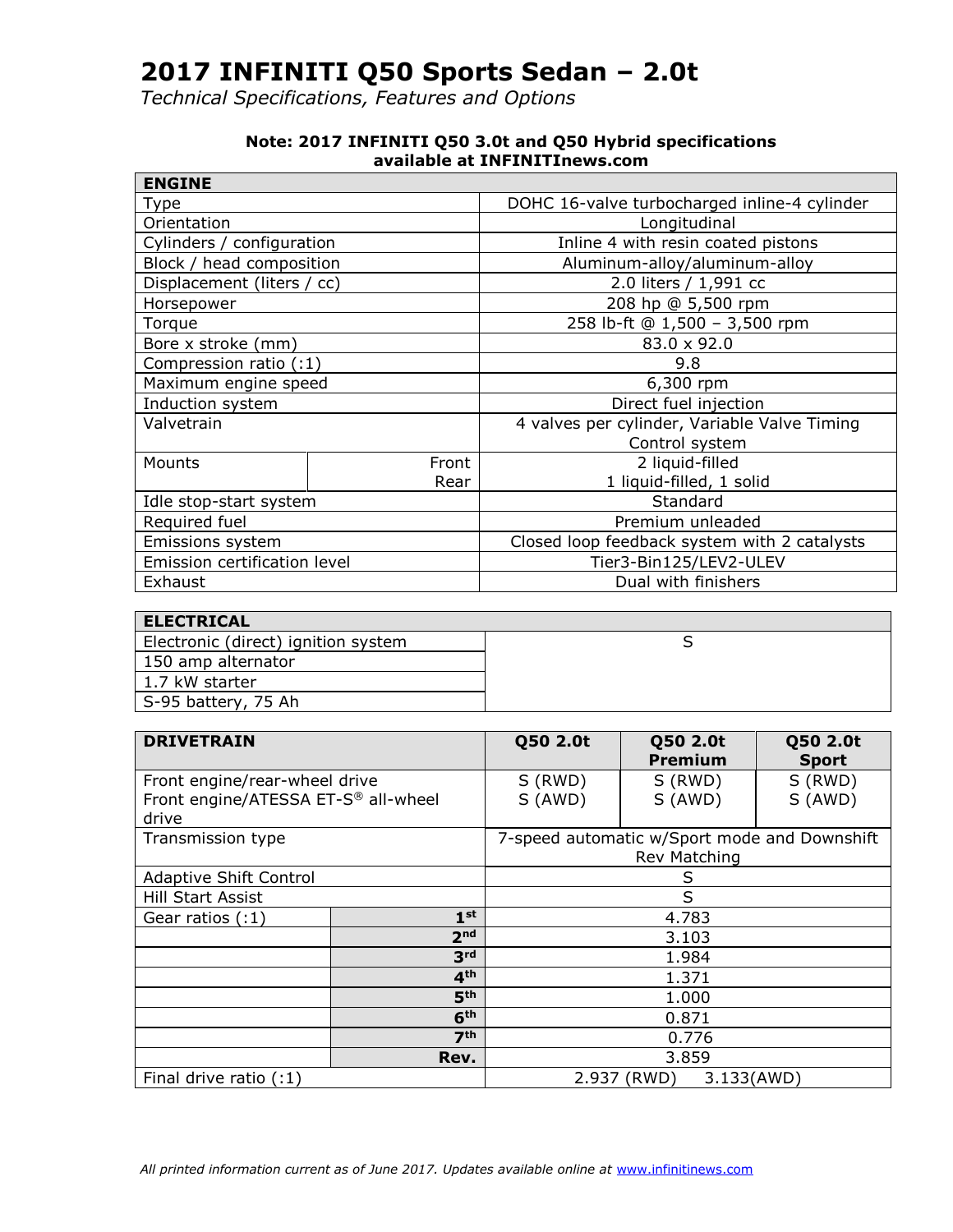| Advanced Vehicle Dynamic Control (VDC) |  |
|----------------------------------------|--|
| with cancellation switch               |  |

| <b>BODY, SUSPENSION AND STEERING</b>                                                                                                                |            | Q50 2.0t                                                                         | Q50 2.0t<br><b>Premium</b> | Q50 2.0t<br><b>Sport</b> |
|-----------------------------------------------------------------------------------------------------------------------------------------------------|------------|----------------------------------------------------------------------------------|----------------------------|--------------------------|
| Body type                                                                                                                                           | Unibody    | High-strength steel corrosion-resistant,<br>aluminum hood                        |                            |                          |
| Front suspension - Independent double-<br>wishbone with coil springs over Dual Flow<br>Path <sup>®</sup> shock absorbers, 31.8 mm<br>stabilizer bar |            | S                                                                                | S                          |                          |
| Sport-tuned front suspension -<br>Independent double-wishbone with coil<br>springs over double-piston shock<br>absorbers, 31.8 mm stabilizer bar    |            |                                                                                  |                            | S                        |
| Rear suspension - Multi-link independent<br>with coil springs over Dual Flow Path®<br>shock absorbers, 20.0 mm stabilizer bar                       |            | S                                                                                | S                          |                          |
| Sport-tuned rear suspension - Multi-link<br>independent with coil springs over<br>double-piston shock absorbers, 20.0 mm<br>stabilizer bar          |            |                                                                                  |                            | S                        |
| Steering type                                                                                                                                       |            | Power-assisted, vehicle-speed-sensitive rack-<br>and-pinion - Hydraulic Electric |                            |                          |
| Steering ratio                                                                                                                                      |            | 16.7:1                                                                           |                            |                          |
| Turns (lock-to-lock)                                                                                                                                |            | 2.87                                                                             |                            |                          |
| Turning diameter<br>(feet)                                                                                                                          | RWD<br>AWD |                                                                                  | 36.7<br>37.4               |                          |

| <b>BRAKES</b>                        |                   | Q50 2.0t      | Q50 2.0t<br><b>Premium</b> | Q50 2.0t<br><b>Sport</b> |
|--------------------------------------|-------------------|---------------|----------------------------|--------------------------|
| Power-assisted                       | Front             |               |                            |                          |
| vented disc (in.)                    | $12.6 \times 1.1$ | S             | S                          |                          |
|                                      | $14.0 \times 1.3$ |               |                            | S                        |
|                                      | Rear              |               |                            |                          |
|                                      | $12.1 \times 0.6$ | S             | S                          |                          |
|                                      | $13.8 \times 0.8$ |               |                            | S                        |
| 4-piston opposed front calipers      |                   |               |                            | $\sf S$                  |
| Silver-painted calipers              |                   |               |                            | S                        |
| Electronic Brake force Distribution  |                   | S             |                            |                          |
| Brake Assist with Preview Braking    |                   | S             |                            |                          |
| Function                             |                   |               |                            |                          |
| 4-wheel/4-channel/4-sensor Anti-lock |                   | S             |                            |                          |
| Braking System (ABS)                 |                   |               |                            |                          |
| Active Trace Control (ATC)           |                   | S             |                            |                          |
| Parking brake                        |                   | Foot-operated |                            |                          |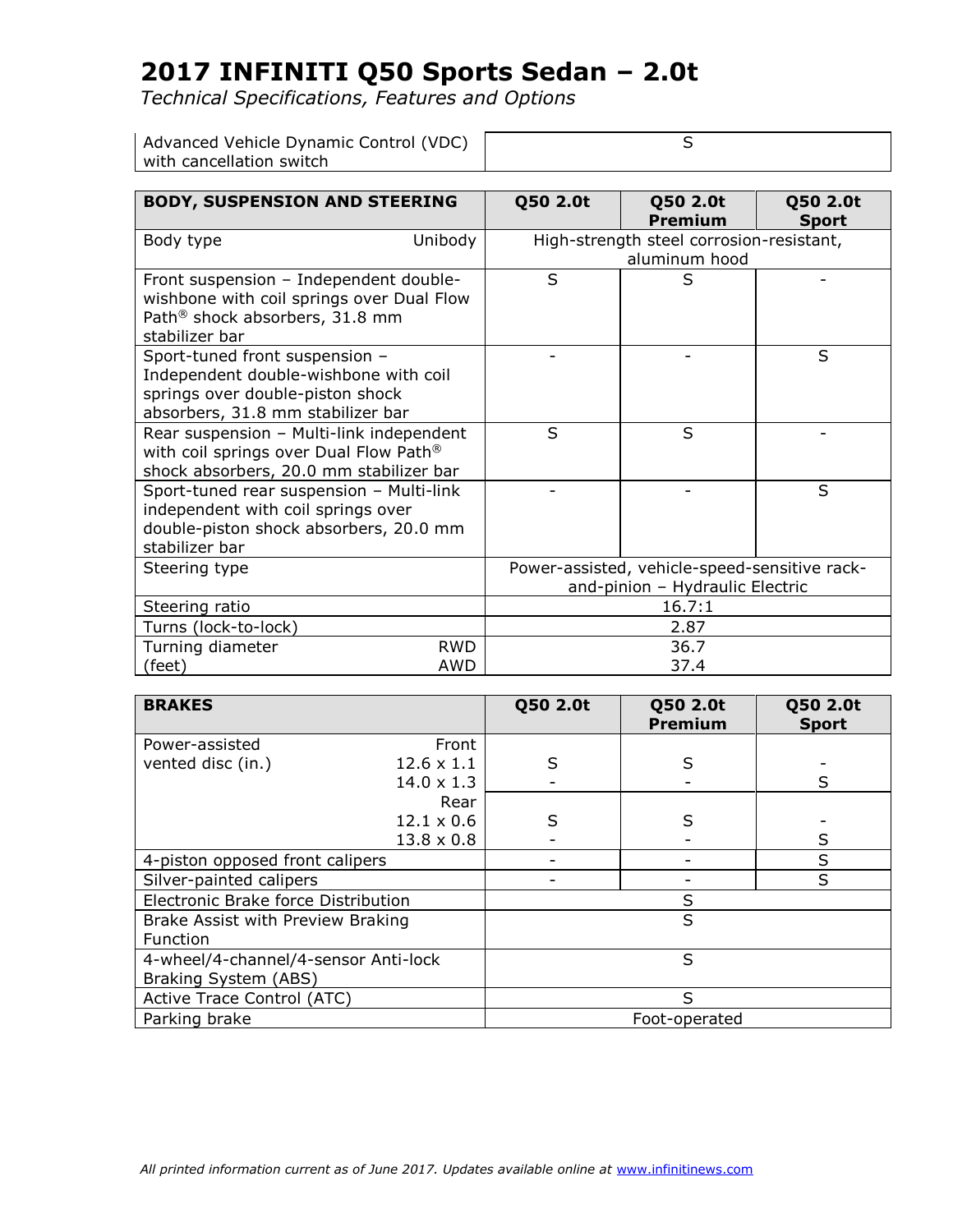| <b>WHEELS AND TIRES</b>                  | Q50 2.0t | Q50 2.0t<br><b>Premium</b> | Q50 2.0t<br><b>Sport</b> |
|------------------------------------------|----------|----------------------------|--------------------------|
| Wheels                                   |          |                            |                          |
| 17x7.5-in. split 5-spoke aluminum-alloy  |          | S                          |                          |
| 19x8.5-in. triple 5-spoke aluminum-alloy |          |                            | ς                        |
| <b>Tires</b>                             |          |                            |                          |
| 225/55R17 all-season run-flat            |          | S                          |                          |
| performance                              |          |                            |                          |
| 245/40R19 summer run-flat performance    |          |                            | S - RWD                  |
| 245/40R19 all-season run-flat            |          |                            | $S - AWD$                |
| performance                              |          |                            |                          |
| Temporary T145/70R18 spare               |          | Ω                          |                          |

| <b>EXTERIOR DIMENSIONS (inches)</b> |            | Q50 2.0t                | Q50 2.0t<br><b>Premium</b> | Q50 2.0t<br><b>Sport</b> |
|-------------------------------------|------------|-------------------------|----------------------------|--------------------------|
| Wheelbase                           |            |                         | 112.2                      |                          |
| Overall length                      |            | 188.3<br>188.3<br>189.1 |                            |                          |
| Overall width                       |            | 71.8                    |                            |                          |
| Overall height                      | <b>RWD</b> | 57.2                    |                            |                          |
|                                     | AWD        |                         | 57.2                       |                          |
| Front track width                   |            | 60.8                    | 60.8                       | 60.4                     |
| Rear track width                    |            | 61.6<br>61.6<br>61.4    |                            |                          |
| Minimum ground                      | <b>RWD</b> | 5.0                     |                            |                          |
| clearance                           | AWD        | 5.0                     |                            |                          |
| Coefficient of Drag (Cd)            |            | 0.26                    | 0.26                       | 0.28                     |

| <b>EXTERIOR FEATURES AND OPTIONS</b>                                                            | Q50 2.0t | Q50 2.0t<br><b>Premium</b> | Q50 2.0t<br><b>Sport</b> |
|-------------------------------------------------------------------------------------------------|----------|----------------------------|--------------------------|
| Signature LED headlights (LED high/low<br>beam), daytime running lights                         |          | S                          |                          |
| Automatic on/off                                                                                |          | S                          |                          |
| Front LED fog lights and turn signals<br>(mounted in lower fascia)                              |          | S                          |                          |
| Rear LED brake lights and center high-<br>mounted stoplight (CHMSL)                             |          | S                          |                          |
| Body-color dual power controlled heated<br>outside mirrors                                      |          | S                          |                          |
| Auto dimming outside mirrors with<br>reverse synchronization, memory feature                    |          | O                          | S                        |
| Tinted glass power moonroof with rear tilt<br>feature, sliding sunshade, one-touch<br>operation | $\Omega$ | S                          | S                        |
| Unique sport front bumper                                                                       |          |                            | S                        |
| Silver "S" exterior badging                                                                     |          |                            | S                        |
| Speed-sensing flat-blade variable<br>intermittent front windshield wipers                       |          | S                          |                          |
| Rain-sensing front windshield wipers                                                            | S        |                            |                          |
| Front door handle courtesy lights                                                               | S        |                            |                          |
| Dual chrome exhaust finishers                                                                   | S        |                            |                          |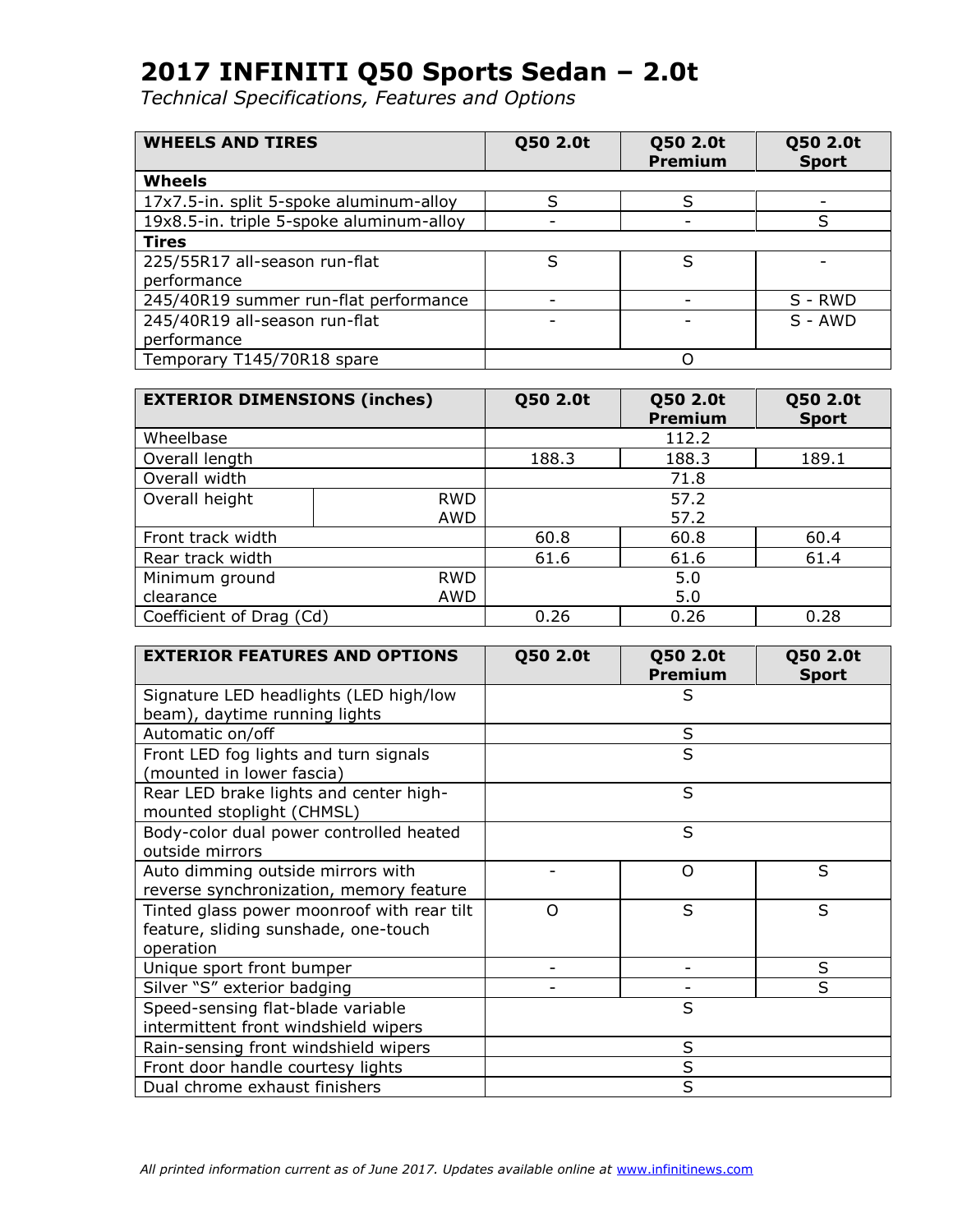| <b>INTERIOR DIMENSIONS (inches)</b> | <b>Front</b> | Rear |
|-------------------------------------|--------------|------|
| Headroom without moonroof           | 40.2         | 37.5 |
| Headroom with moonroof              | 39.5         | 36.8 |
| Shoulder room                       | 56.7         | 56.1 |
| Hip room                            | 53.2         | 52.5 |
| Legroom                             | 44.5         | 35.1 |

| <b>INTERIOR FEATURES AND OPTIONS</b>                                        | Q50 2.0t                 | Q50 2.0t<br>Premium     | Q50 2.0t<br><b>Sport</b> |
|-----------------------------------------------------------------------------|--------------------------|-------------------------|--------------------------|
|                                                                             | S                        | S                       |                          |
| Leatherette seating surfaces<br>Leather-appointed seats                     |                          | $\overline{O}$          | $\overline{\mathsf{s}}$  |
| 8-way power driver's seat w/manual                                          | $\overline{\mathsf{s}}$  | $\overline{\mathsf{s}}$ | $\overline{\mathsf{s}}$  |
| adjustable lumbar support                                                   |                          |                         |                          |
|                                                                             |                          |                         |                          |
| Power lumbar and torso support                                              | $\overline{\phantom{0}}$ |                         | S                        |
| 8-way power front passenger's seat                                          | S                        | S                       | S                        |
| <b>Heated front seats</b>                                                   | $\overline{\phantom{a}}$ | $\circ$                 | O                        |
| 60/40 split-folding rear seat                                               | $\blacksquare$           | O                       |                          |
| Leather-covered steering wheel with<br>illuminated audio and cruise control |                          | $\overline{\mathsf{s}}$ |                          |
| buttons                                                                     |                          |                         |                          |
| Solid magnesium paddle shifters                                             |                          |                         | S                        |
| Heated steering wheel                                                       |                          | O                       | O                        |
| Fine Vision electroluminescent                                              |                          | S                       |                          |
| instrumentation                                                             |                          |                         |                          |
| INFINITI InTouch™ dual display system                                       | S                        |                         |                          |
| with upper 8" and lower 7" VGA LCD                                          |                          |                         |                          |
| touch screens                                                               |                          |                         |                          |
| <b>INFINITI Controller</b>                                                  |                          | $\sf S$                 |                          |
| INFINITI InTuition™: a fully                                                |                          | $\overline{\mathsf{S}}$ |                          |
| customizable digital environment for                                        |                          |                         |                          |
| storing driver settings to Intelligent Key                                  |                          |                         |                          |
| "Kacchu" finish aluminum trim                                               |                          | $\sf S$                 |                          |
| Aluminum sill plates w/ "INFINITI" script                                   |                          | $\overline{\mathsf{s}}$ |                          |
| Around View <sup>®</sup> Monitor with Moving                                |                          | $\overline{O}$          | O                        |
| Object Detection (MOD)                                                      |                          |                         |                          |
| RearView Monitor                                                            |                          | $\sf S$                 |                          |
| HomeLink® Universal Transceiver                                             |                          | $\overline{S}$          |                          |
| Bluetooth® Hands-free Phone System                                          |                          | $\overline{\mathsf{s}}$ |                          |
| with hands-free text messaging assist.                                      |                          |                         |                          |
| Bluetooth <sup>®</sup> Streaming Audio                                      | $\sf S$                  |                         |                          |
| Dual Zone Automatic Temperature                                             |                          | $\overline{\mathsf{s}}$ |                          |
| Control with microfiltration                                                |                          |                         |                          |
| Advanced Climate Control System with                                        |                          | S                       | S                        |
| auto recirculation, Plasmacluster® air                                      |                          |                         |                          |
| purifier and Grape Polyphenol Filter                                        |                          |                         |                          |
| Memory system for driver's seat,                                            |                          | $\circ$                 | S                        |
| steering wheel and outside mirror                                           |                          |                         |                          |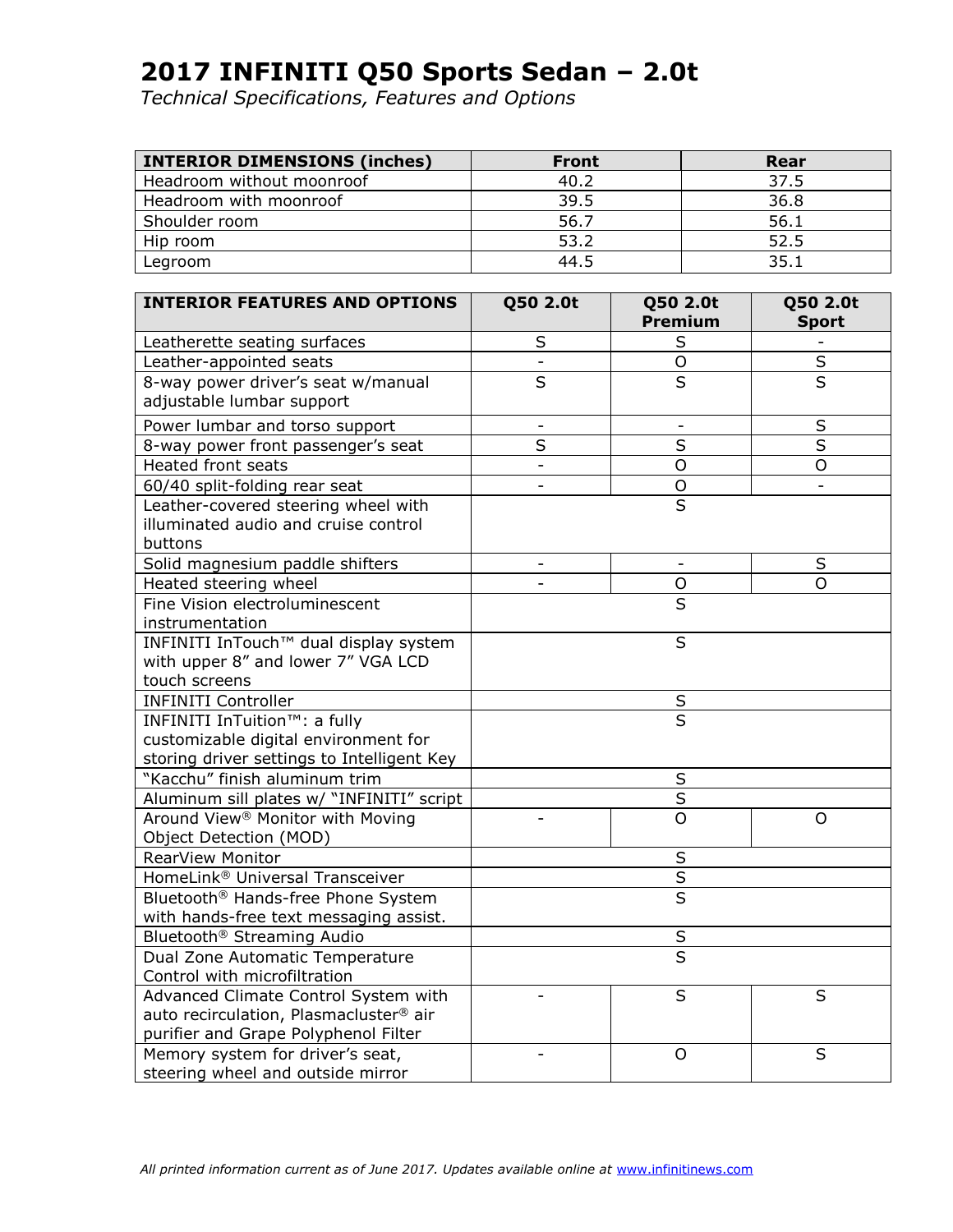| Driver's seat, steering wheel and<br>outside mirrors position synchronization |                          | $\circ$                  | S |
|-------------------------------------------------------------------------------|--------------------------|--------------------------|---|
| Power tilt and telescope steering wheel<br>with entry/exit assist             |                          | $\circ$                  | S |
| Aluminum-accented pedals and footrest                                         | $\overline{\phantom{0}}$ | $\overline{\phantom{a}}$ | S |
| Rear Sonar System                                                             |                          | O                        | O |
| Fold-down rear center armrest with                                            |                          | $\circ$                  |   |
| trunk pass-through feature                                                    |                          |                          |   |
| Rear window defroster with indicator                                          |                          | S                        |   |
| light and timer                                                               |                          |                          |   |
| Illuminated entry system with time<br>delay fade-out                          |                          | S                        |   |
| Front seatback pockets                                                        |                          | $\sf S$                  |   |
| Cruise control w/ steering wheel<br>mounted controls                          |                          | $\overline{\mathsf{s}}$  |   |
| Power windows with front one-touch                                            |                          | S                        |   |
| auto-up/down with auto-reverse                                                |                          |                          |   |
| feature, remote keyless entry operable                                        |                          |                          |   |
| Remote trunk release, electromagnetic                                         |                          | S                        |   |
| trunk opener                                                                  |                          |                          |   |
| Locking glove compartment with light                                          |                          | $\sf S$                  |   |
| Driver and front-passenger sun visors                                         | $\overline{\mathsf{s}}$  |                          |   |
| with extenders and illum. vanity mirrors                                      |                          |                          |   |
| Dual overhead map lights w/ sunglasses                                        |                          | S                        |   |
| holder                                                                        |                          |                          |   |
| Rear seat reading lights                                                      |                          | $\sf S$                  |   |
| Cup holders, 4 front, 2 rear                                                  |                          | $\overline{\mathsf{s}}$  |   |
| INFINITI Intelligent Key system with                                          |                          | $\overline{\mathsf{s}}$  |   |
| push button ignition                                                          |                          |                          |   |
| Trunk illumination and hooks (4)                                              | $rac{S}{S}$              |                          |   |
| Front armrest with storage                                                    |                          |                          |   |
| compartment, 12-volt power outlets (2),                                       |                          |                          |   |
| auxiliary jack, video input and two USB                                       |                          |                          |   |
| connection ports                                                              |                          | S                        |   |
| Retained accessory power for windows                                          |                          |                          |   |
| and moonroof (if equipped)                                                    |                          |                          |   |

| <b>INSTRUMENTATION</b>                |   |
|---------------------------------------|---|
| Analog speedometer,                   | S |
| tachometer, coolant                   |   |
| temperature and fuel gauges           |   |
| and white electroluminescent          |   |
| instrumentation                       |   |
| Odometer with dual trip meters        |   |
| Multi-function trip computer display  |   |
| w/instant fuel economy, driving time, |   |
| outside temperature, distance to      |   |
| empty, average speed, average fuel    |   |
| economy                               |   |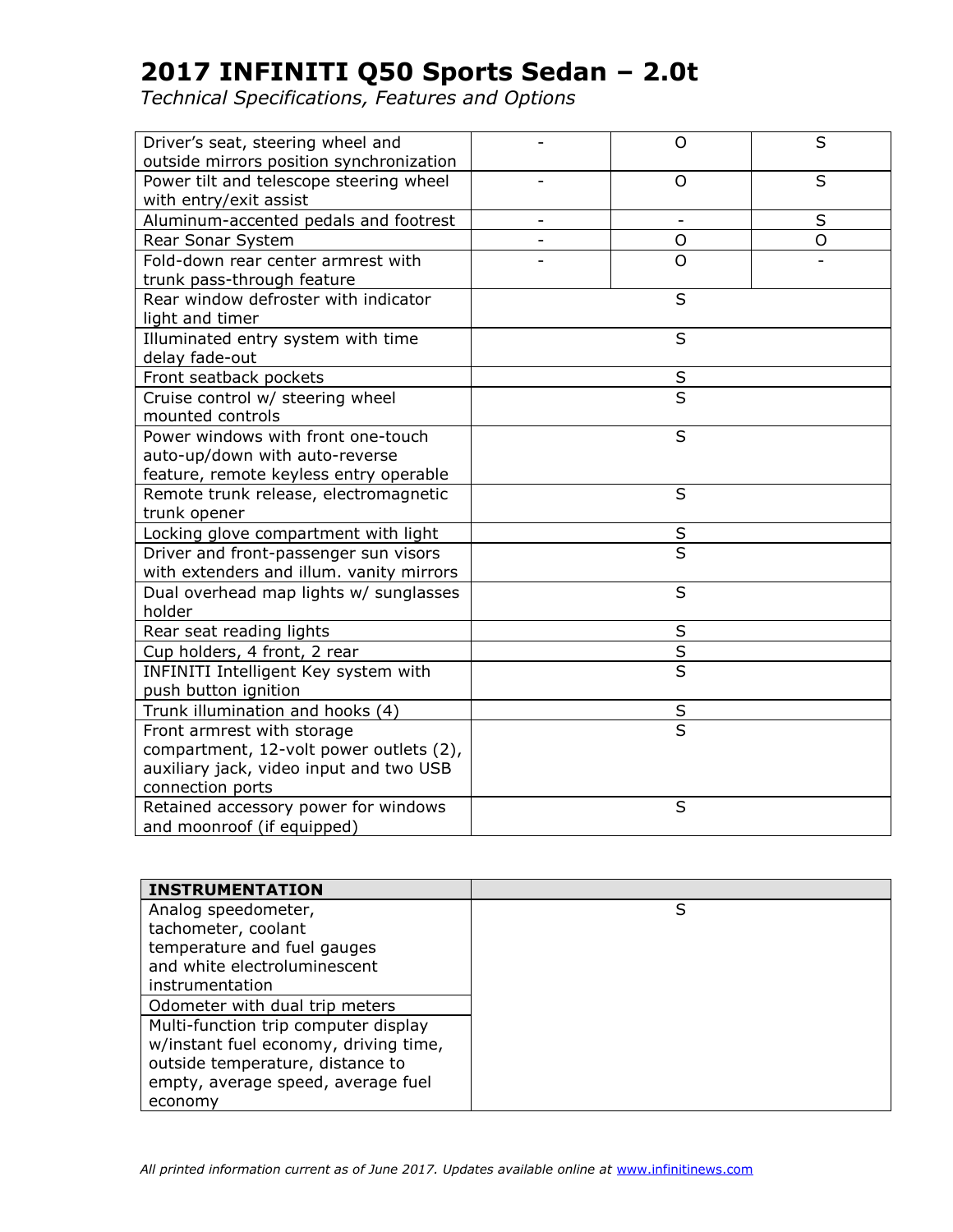| <b>AUDIO AND NAVIGATION SYSTEMS</b>                                                                                                                                                                                                                                                                                                                                                                                                                      | Q50 2.0t                | Q50 2.0t<br>Premium | Q50 2.0t<br><b>Sport</b> |  |
|----------------------------------------------------------------------------------------------------------------------------------------------------------------------------------------------------------------------------------------------------------------------------------------------------------------------------------------------------------------------------------------------------------------------------------------------------------|-------------------------|---------------------|--------------------------|--|
| 6-speaker audio system with RDS, MP3<br>playback capability and in-dash CD<br>player                                                                                                                                                                                                                                                                                                                                                                     | S                       |                     |                          |  |
| Bose <sup>®</sup> Performance Series Audio<br>system with 16 speakers, Bose®<br>Performance Centerpoint <sup>®</sup> simulated<br>sound, CD player, RDS andMP3<br>playback capability                                                                                                                                                                                                                                                                    |                         | S                   | S                        |  |
| HD radio                                                                                                                                                                                                                                                                                                                                                                                                                                                 |                         | S                   |                          |  |
| Speed sensing volume control<br>Two USB inputs, aux input and video<br>input                                                                                                                                                                                                                                                                                                                                                                             |                         | S                   |                          |  |
| Rear window in-glass diversity antenna                                                                                                                                                                                                                                                                                                                                                                                                                   |                         | S                   |                          |  |
| SiriusXM® Satellite Radio (SiriusXM<br>subscription required, sold separately)                                                                                                                                                                                                                                                                                                                                                                           | $\overline{\mathsf{s}}$ |                     |                          |  |
| SiriusXM® Travel Link with access to<br>weather, fuel prices, stocks, sports and<br>movie times (SiriusXM® subscription<br>required, sold separately) with 4-year<br>complimentary access                                                                                                                                                                                                                                                                | S                       |                     |                          |  |
| Steering-wheel mounted audio controls                                                                                                                                                                                                                                                                                                                                                                                                                    |                         | S                   |                          |  |
| <b>INFINITI Voice Recognition</b>                                                                                                                                                                                                                                                                                                                                                                                                                        | S                       |                     |                          |  |
| INFINITI InTouch™ with Navigation<br>and INFINITI InTouch™ Services, with<br>lane guidance and 3D building<br>graphics, voice recognition for<br>navigation functions, including one-<br>shot voice destination entry, INFINITI<br>InTouch <sup>™</sup> Services with six months of<br>safety, security and convenience<br>services, SiriusXM® Traffic, including<br>real-time traffic information (SiriusXM®<br>subscription required, sold separately) |                         | $\overline{O}$      | O                        |  |

| <b>CAPACITIES</b>                   |                                      |
|-------------------------------------|--------------------------------------|
| Seating capacity                    |                                      |
| Interior passenger volume (cu. ft.) | 100.0 w/moonroof, 101.5 w/o moonroof |
| Trunk volume (cu. ft.)              | 13.2                                 |
| Fuel tank (gals.)                   | 20.0                                 |
| Engine oil (qts.)                   | 7.4                                  |
| Engine coolant (gts.)               | 9.5                                  |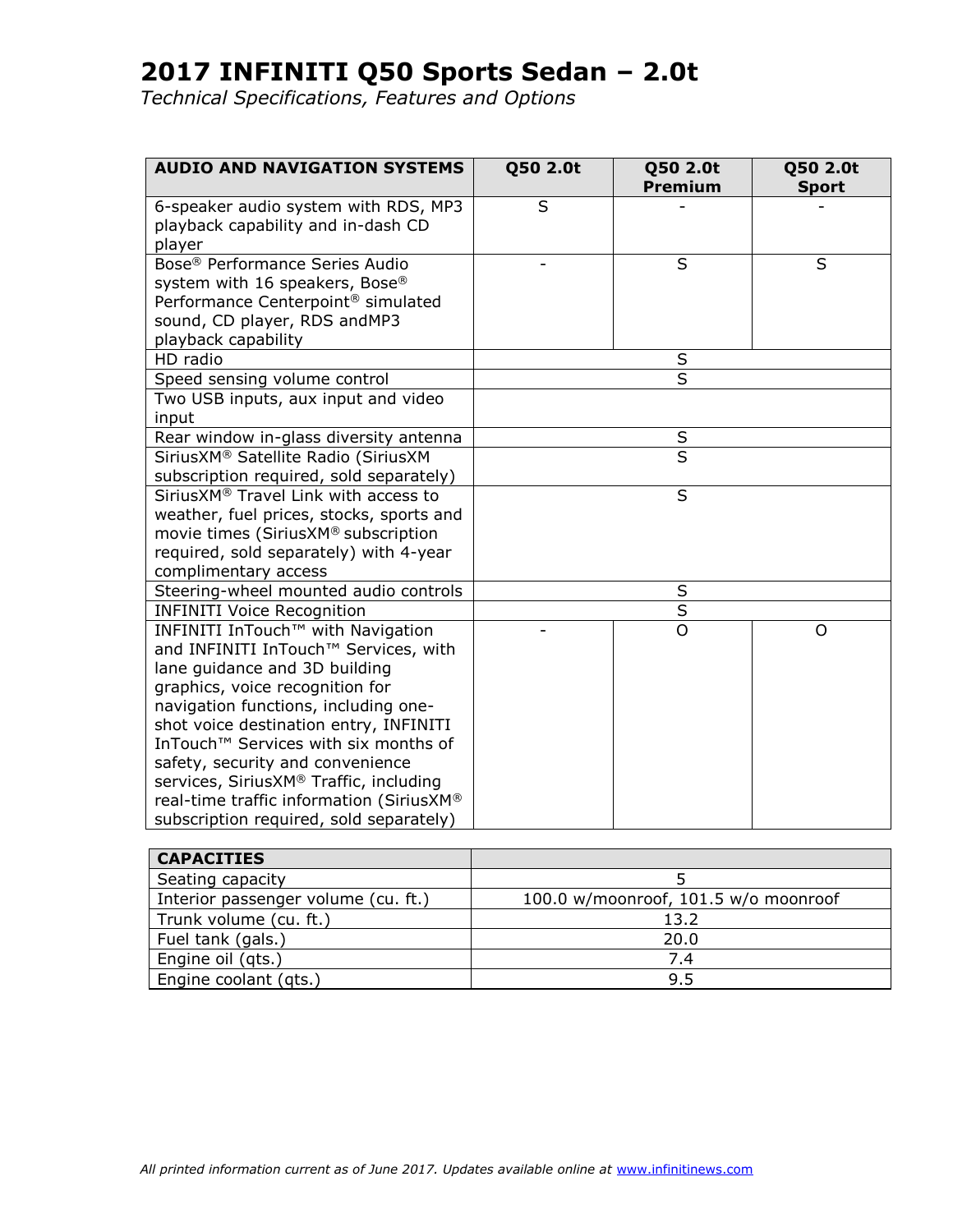| <b>CURB WEIGHTS (lbs)</b> | <b>Q50</b><br>2.0t<br><b>RWD</b> | <b>Q50</b><br>2.0 <sub>t</sub><br><b>AWD</b> | <b>050</b><br>2.0t<br>Prem.<br><b>RWD</b> | <b>Q50</b><br>2.0t<br>Prem.<br><b>AWD</b> | <b>Q50</b><br>2.0t<br><b>Sport</b> | <b>050</b><br>2.0 <sub>t</sub><br><b>Sport</b><br><b>AWD</b> |
|---------------------------|----------------------------------|----------------------------------------------|-------------------------------------------|-------------------------------------------|------------------------------------|--------------------------------------------------------------|
| Front                     | 1,973                            | 2,087                                        | 1,984                                     | 2,101                                     | 2,026                              | 2,140                                                        |
| Rear                      | 1,679                            | 1,700                                        | 1,708                                     | 1,723                                     | 1,761                              | 1,781                                                        |
| Total                     | 3,652                            | 3,787                                        | 3,692                                     | 3,824                                     | 3,787                              | 3,921                                                        |
| Weight distribution (%    | 54/46                            | 55/45                                        | 54/46                                     | 55/45                                     | 54/46                              | 55/45                                                        |
| fr/rr, w/ driver)         |                                  |                                              |                                           |                                           |                                    |                                                              |
| GVWR (lbs.)               | 4,780                            | 4,940                                        | 4,780                                     | 4,940                                     | 4,780                              | 4,940                                                        |

| <b>EPA MILEAGE ESTIMATES</b><br>(Actual mileage may vary | <b>RWD</b>    | <b>AWD</b> |  |
|----------------------------------------------------------|---------------|------------|--|
| City                                                     | 23            |            |  |
| Highway                                                  |               | 28         |  |
| Combined                                                 | 26            | 24         |  |
| <b>EPA Classification</b>                                | Mid-size cars |            |  |

| <b>SAFETY AND SECURITY FEATURES</b>              | Q50 2.0t | Q50 2.0t<br><b>Premium</b> | Q50 2.0t<br><b>Sport</b> |
|--------------------------------------------------|----------|----------------------------|--------------------------|
| Advanced Air Bag System (AABS) with dual-        |          | S                          |                          |
| stage supplemental front air bags with occupant  |          |                            |                          |
| classification sensor                            |          |                            |                          |
| Front seat-mounted side impact supp. air bags    |          |                            |                          |
| Roof-mounted curtain side impact supplemental    |          |                            |                          |
| air bags for front and rear-seat outboard        |          |                            |                          |
| occupant head protection                         |          |                            |                          |
| LATCH System (Lower Anchors and Tethers for      |          |                            |                          |
| CHildren)                                        |          |                            |                          |
| Front seat belts with pretensioners and load     |          |                            |                          |
| limiters                                         |          |                            |                          |
| Zone Body construction                           |          |                            |                          |
| Power window lockout function                    |          |                            |                          |
| Shift interlock system                           |          |                            |                          |
| Energy-absorbing steering column                 |          |                            |                          |
| Vehicle Security System with indicator light and |          |                            |                          |
| INFINITI Vehicle Immobilizer System              |          |                            |                          |
| Remote Keyless Entry system with panic alarm     |          |                            |                          |
| Vehicle Dynamic Control (VDC)                    |          |                            |                          |
| Tire Pressure Monitoring System (TPMS)           |          |                            |                          |
| Blind Spot Warning (BSW)                         |          | O                          | O                        |
| Backup Collision Intervention (BCI) with Rear    |          | O                          | $\Omega$                 |
| Cross Traffic Alert (RCTA)                       |          |                            |                          |
| Predictive Forward Collision Warning (PFCW)      |          | O                          | O                        |
| Forward Emergency Braking (FEB)                  |          | O                          | O                        |
| Lane Departure Warning (LDW) and Lane            |          |                            | $\overline{O}$           |
| Departure Prevention (LDP) with Active Lane      |          |                            |                          |
| Control                                          |          |                            |                          |